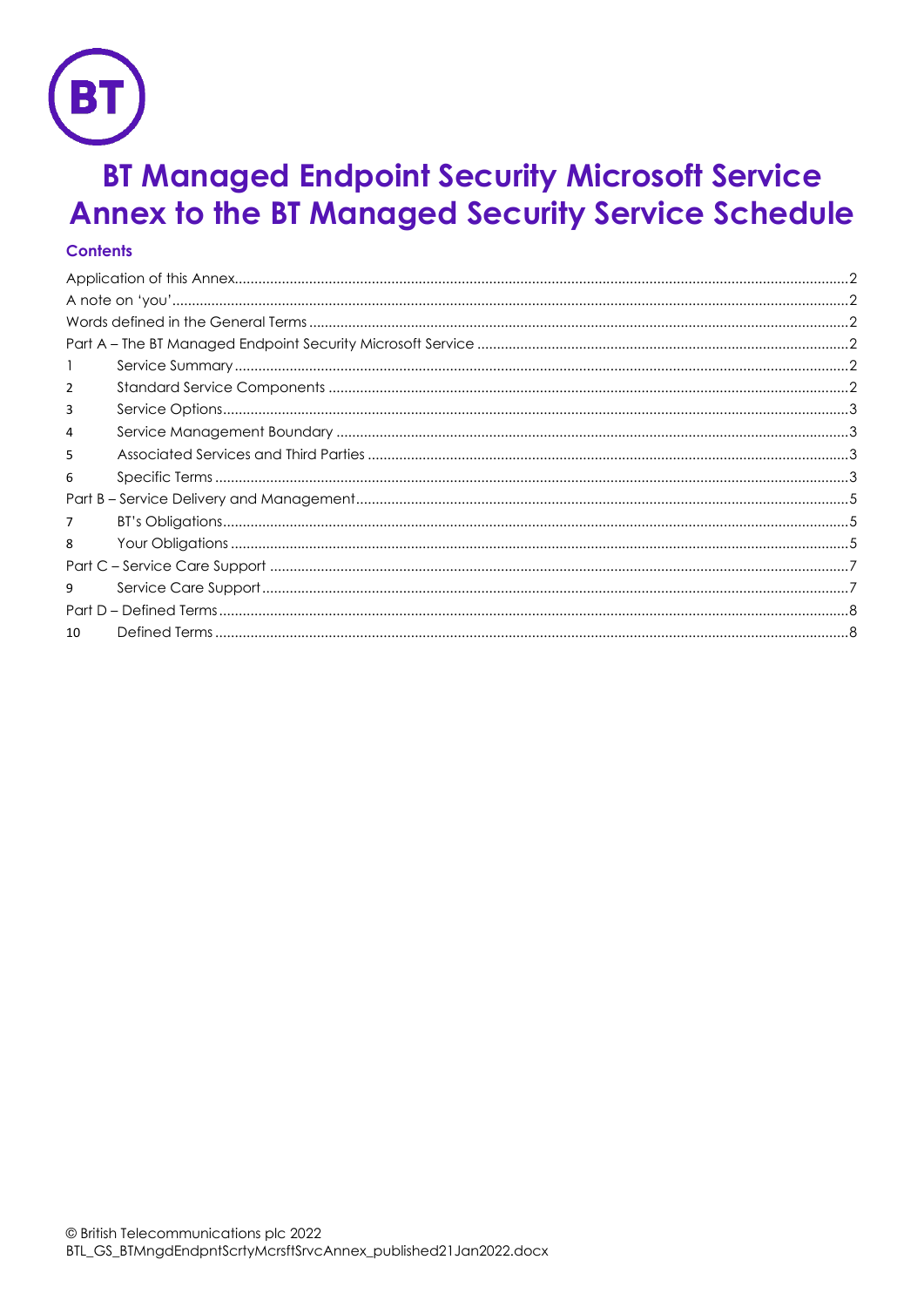

# <span id="page-1-0"></span>**Application of this Annex**

This Annex sets out the additional terms that will apply where BT provides you with the BT Managed Endpoint Security Microsoft Service. The terms of this Annex apply in addition to the terms set out in:

- (a) the Schedule; and
- (b) the General Terms.

# <span id="page-1-1"></span>**A note on 'you'**

'You' and 'your' mean the Customer.

## <span id="page-1-2"></span>**Words defined in the General Terms**

Words that are capitalised but have not been defined in this Annex have the meanings given to them in the General Terms or the Schedule.

<span id="page-1-3"></span>**Part A – The BT Managed Endpoint Security Microsoft Service** 

#### <span id="page-1-4"></span>**1 Service Summary**

- <span id="page-1-10"></span>1.1 BT will provide you with a right to access and use the service to protect your endpoints from cyber threats, detect advanced attacks and data breaches, automate your Security Incidents and improve your security posture comprising:
	- 1.1.1 the Standard Service Components; and

1.1.2 any of the Service Options as set out in any applicable Order,

up to the point of the Service Management Boundary as set out in Paragrap[h 4](#page-2-1) ("**BT Managed Endpoint Security Microsoft Service**" or "**Service**").

#### <span id="page-1-5"></span>**2 Standard Service Components**

BT will provide you with all the following standard service components ("**Standard Service Components**") in accordance with the details as set out in any applicable Order:

#### 2.1 **Service Features**

2.1.1 You will choose one of the Managed Service Packages, some of the features of which are set out in the table below, as set out in any applicable Order:

|                                                  | <b>Foundation</b> | <b>Foundation Plus</b> | Premium                 |
|--------------------------------------------------|-------------------|------------------------|-------------------------|
| <b>Service Features</b>                          |                   |                        |                         |
| Next Generation Protection                       |                   |                        |                         |
| Endpoint Detection and Response                  |                   |                        |                         |
| Investigation<br>Automated<br>and<br>Remediation |                   |                        |                         |
| Attack Surface Reduction                         |                   |                        |                         |
| Threat and Vulnerability Management              |                   |                        |                         |
| <b>Microsoft Threat Experts</b>                  |                   |                        | $\checkmark$ (optional) |

- <span id="page-1-9"></span>2.2 **Next Generation Protection**: BT will provide you with anti-virus protection to protect your devices in the cloud.
- <span id="page-1-8"></span>2.3 **Endpoint Detection and Response:** BT will provide you with a capability which provides real-time advanced attack detections. When an attack is detected, an alert will be created which will be analysed by a BT SOC analyst. Similar attacks are aggregated into an Incident, which the BT SOC analysts will collectively investigate and will respond to your security threats.
- <span id="page-1-7"></span>2.4 **Automated Investigation and Remediation:** the Service will automatically investigate and remediate threats to reduce the number of alerts that must be investigated individually.
- <span id="page-1-6"></span>2.5 **Attack Surface Reduction:** BT will provide you with a set of capabilities for first line defence of your endpoints to resist attacks and exploitation.
- <span id="page-1-11"></span>2.6 **Threat and Vulnerability Management:** this is a built-in capability that discovers and prioritises endpoint vulnerabilities in real-time.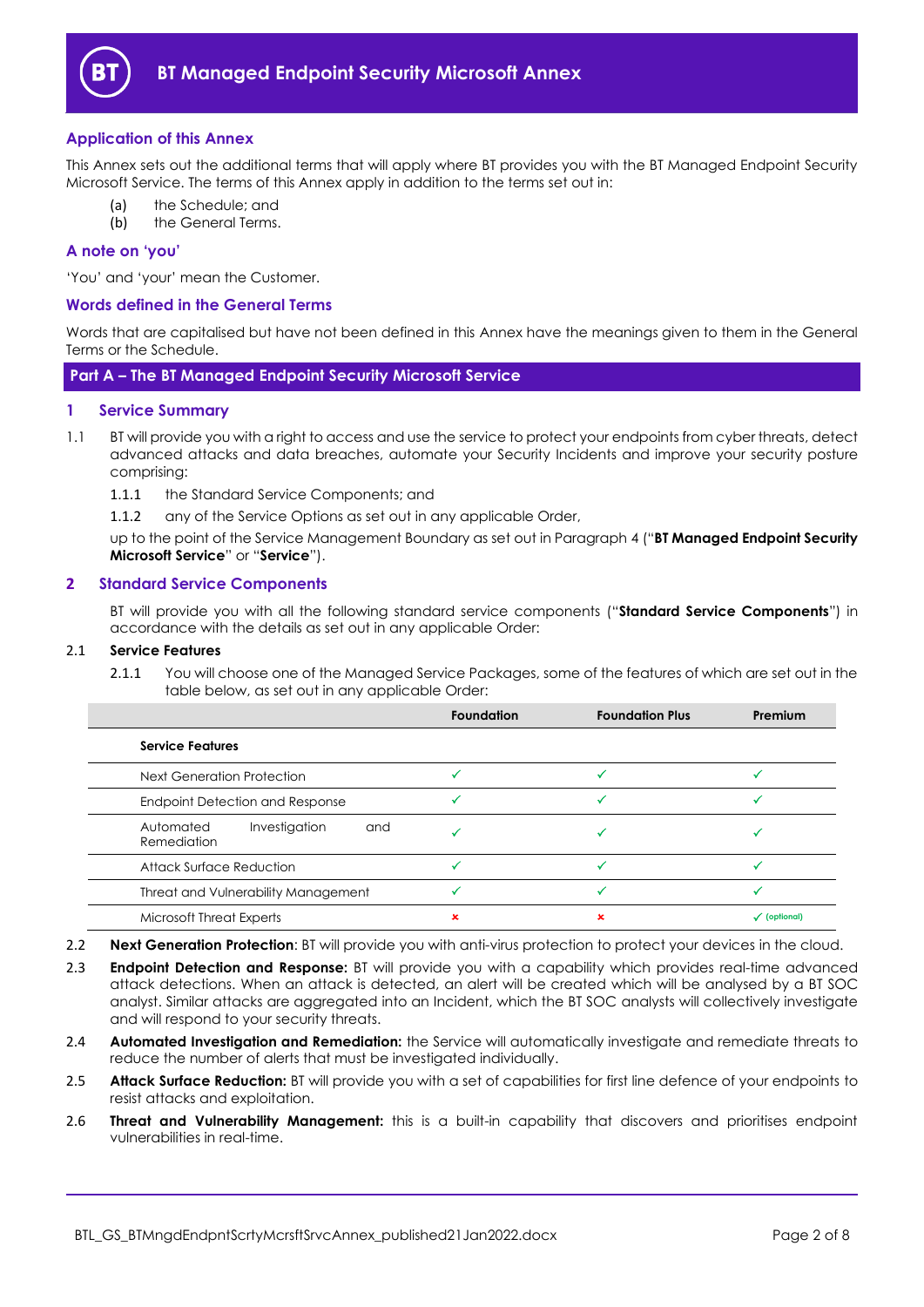

# <span id="page-2-0"></span>**3 Service Options**

BT will provide you with the following option, at an additional Charge, ("**Service Options**") as set out in any applicable Order and in accordance with the details as set out in that Order:

#### <span id="page-2-6"></span>3.1 **Microsoft Threat Experts**

If you have selected the Premium Package and also acquired any relevant additional licences from Microsoft, the Microsoft Threat Experts Service Option is also available at an extra Charge. This is a managed threat hunting service that provides expert level monitoring and analysis to provide proactive hunting, prioritisation and additional context and insights to identify and respond to threats quickly and accurately.

#### <span id="page-2-1"></span>**4 Service Management Boundary**

- <span id="page-2-7"></span>4.1 BT will provide and manage the Service in accordance with Parts A, B and C of this Annex and as set out in any applicable Order up to the Microsoft Security Centre Portal ("**Service Management Boundary**").
- 4.2 BT will have no responsibility for the Service outside the Service Management Boundary.
- 4.3 BT does not make any representations, whether express or implied, about whether the Service will operate in combination with any Customer Equipment or other equipment and software.

#### <span id="page-2-2"></span>**5 Associated Services and Third Parties**

- <span id="page-2-4"></span>5.1 You will have the following services in place that will connect to the Service and are necessary for the Service to function and will ensure that these services meet the minimum technical requirements that BT specifies:
	- 5.1.1 an Internet connection;
	- 5.1.2 an IP Address; and
	- 5.1.3 a Supplier licence,

(each an "**Enabling Service**").

- 5.2 In accordance with Paragraph [8.1.6](#page-4-3) of this Annex, it is your responsibility to procure a Supplier licence for you to use the Service.
- 5.3 If BT provides you with any services other than the Service (including, but not limited to any Enabling Service) this Annex will not apply to those services and those services will be governed by their separate terms.

#### <span id="page-2-3"></span>**6 Specific Terms**

#### <span id="page-2-5"></span>6.1 **EULA**

- 6.1.1 BT will only provide the Service if you have entered into the end user licence agreement with the Supplier in the form set out at [https://www.microsoft.com/licensing/docs/customeragreement,](https://www.microsoft.com/licensing/docs/customeragreement) as may be amended or supplemented from time to time by the Supplier ("**EULA**").
- 6.1.2 You will observe and comply with the EULA for any use of the applicable Software.
- 6.1.3 In addition to what it says in Clause 15 of the General Terms, if you do not comply with the EULA, BT may restrict or suspend the Service upon reasonable Notice, and:
	- (a) you will continue to pay the Charges for the Service until the end of the Minimum period of Service; and
	- (b) BT may charge a re-installation fee to re-start the Service.
- 6.1.4 You will enter into the EULA for your own benefit and the rights, obligations, acknowledgements, undertakings, warranties and indemnities granted in accordance with the EULA are between you and the Supplier and you will deal with the Supplier with respect to any loss or damage suffered by either of you as such loss or damage will not be enforceable against BT.
- 6.1.5 Where the EULA is presented in a 'click to accept' function and you require BT to configure or install Software on your behalf, BT will do so as your agent and bind you to the EULA.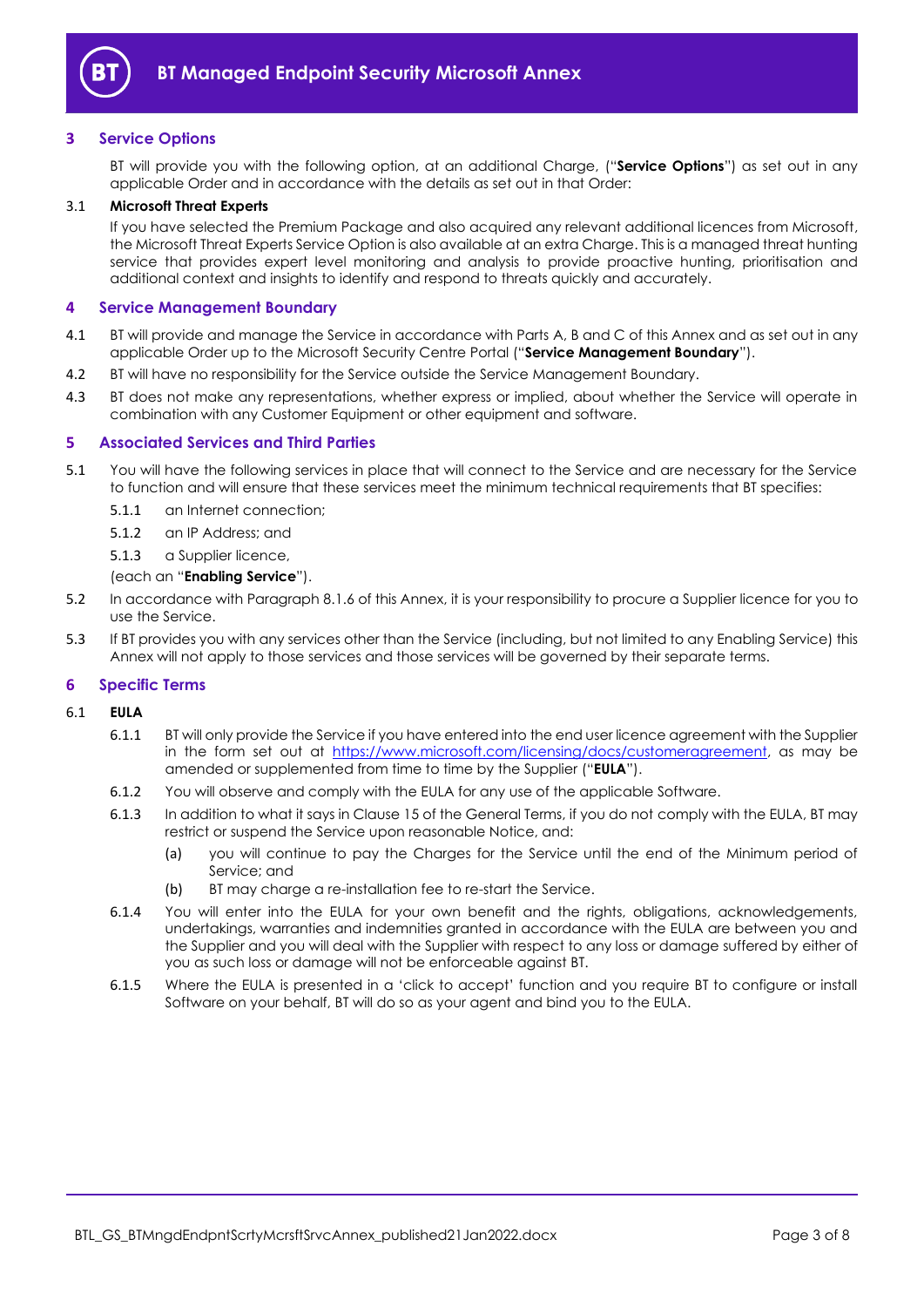

#### 6.2 **Additional Cancellation, Suspension and Termination Rights**

- 6.2.1 BT may terminate the Contract or any part of the Contract immediately if the Supplier terminates your access to the Microsoft Security Centre Portal at any time. BT will not be liable to you for such termination.
- 6.2.2 BT will not be liable to you if the Supplier temporarily disables your licence for legal or regulatory reasons or breach by you of the EULA.

#### 6.3 **Amendments to the General Terms**

The definition of Force Majeure Event in the General Terms is deleted and replaced with the following:

"**Force Majeure Event**" means any event that neither of us can control and that stops or delays either of us from doing something, including:

- (a) natural event including a flood, a storm, lightning, a drought, an earthquake, or seismic activity;
- (b) an epidemic or a pandemic;
- (c) a terrorist attack, civil war, civil commotion or riots, war, the threat of war, preparation for war, an armed conflict, an imposition of sanctions, an embargo or a breaking-off of diplomatic relations;
- (d) cyber terrorism;
- (e) any law made or any action taken by a government or public authority, including not granting or revoking a licence or a consent;
- (f) collapsing buildings, a fire, explosion or accident; or
- (g) any labour or trade dispute, a strike, industrial action or lockouts.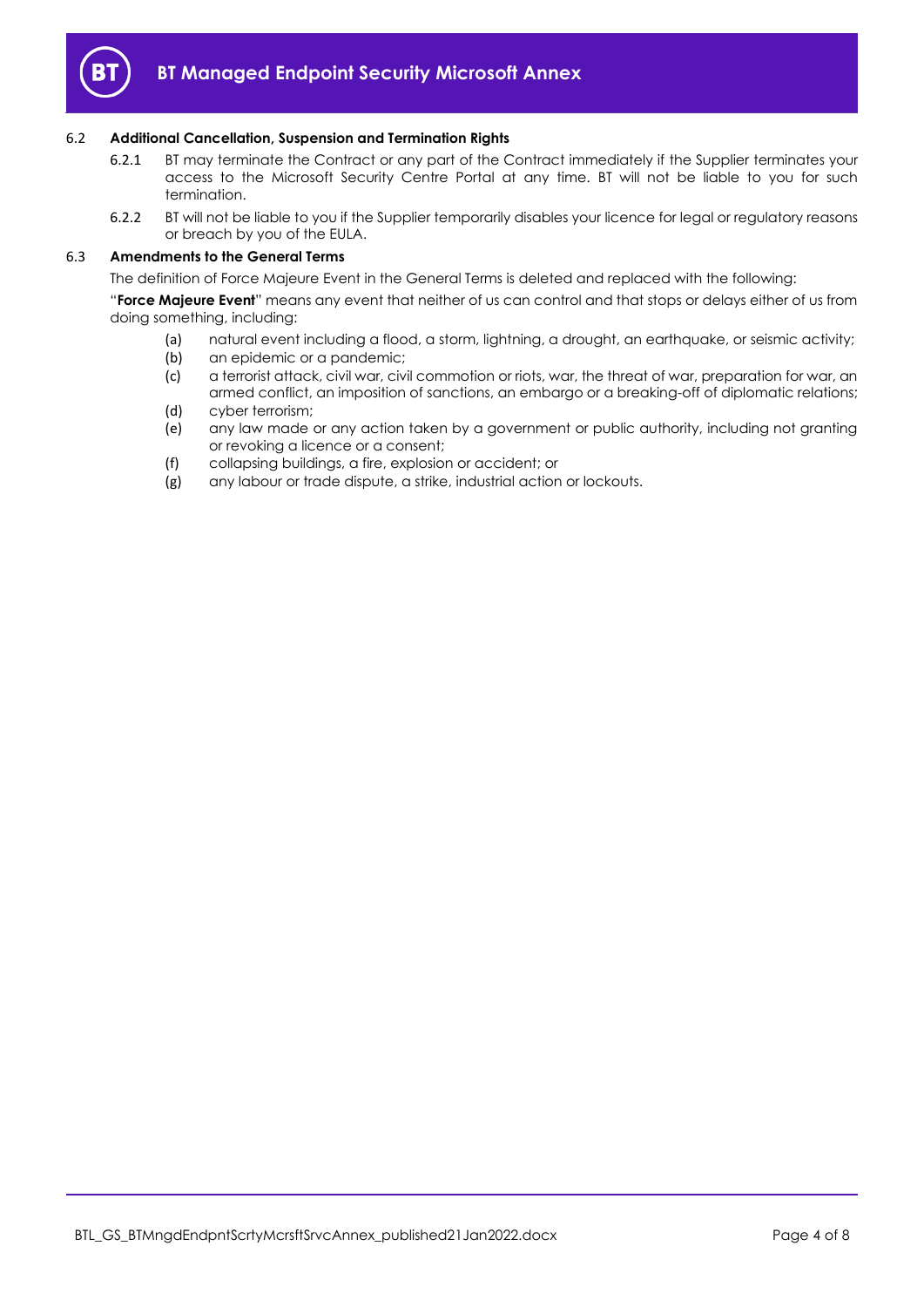

# <span id="page-4-0"></span>**Part B – Service Delivery and Management**

#### <span id="page-4-1"></span>**7 BT's Obligations**

#### <span id="page-4-4"></span>7.1 **Commissioning of the Service**

Before the Service Start Date, BT will:

- 7.1.1 connect the Service to each Enabling Service; and
- <span id="page-4-6"></span>7.1.2 on the date that BT has completed the activities in this Paragraph [7.1](#page-4-4) and Paragraph 5.2 of the Schedule, confirm to you that the Service is available for performance of any Acceptance Tests in accordance with Paragraph [8.2](#page-4-5) of this Annex.

#### 7.2 **During Operation**

On and from the Service Start Date, BT:

- 7.2.1 will respond and use reasonable endeavours to remedy an Incident without undue delay and in accordance with the Service Care Support target response times in Part C of this Annex if BT detects an Incident;
- 7.2.2 will use reasonable endeavours to inform you of any maintenance that is carried out on the Service by the Supplier from time to time;
- 7.2.3 may, in the event of a security breach impacting the Service, require you to change any or all of your passwords; and
- 7.2.4 will, if you have selected the Foundation Plus Package or Premium Package, provide you with specific reports on Security Incidents on a quarterly or monthly basis depending on the Managed Service Package you have chosen.

#### <span id="page-4-2"></span>**8 Your Obligations**

#### 8.1 **Service Delivery**

- Before the Service Start Date and, where applicable, throughout the provision of the Service:
- 8.1.1 you will, as and to the extent required by Applicable Law, notify your Users that their Personal Data may be processed for the purpose of disclosing it to law enforcement or other governmental authorities when required by Applicable Law as determined by BT and obtain your Users' consent to such disclosure;
- 8.1.2 you will grant BT rights as Delegated Administrator to access your Managed Endpoint Security Microsoft Tenant;
- 8.1.3 if you accept BT as a Delegated Administrator, consent to the Supplier and its Affiliates (as defined in the EULA) providing BT with Customer Data and Administrator Data (both as defined in the EULA) for the purposes of provisioning, administering and supporting the Service in accordance with the EULA;
- 8.1.4 you will consent to BT, as a Delegated Administrator, having access to your Personal Data stored in the Microsoft Security Centre Portal;
- 8.1.5 you may de-authorise BT as a Delegated Administrator through your Managed Endpoint Security Microsoft Tenant at any time. BT will not be able to administer or support your Service on your behalf if you de-authorise BT as a Delegated Administrator;
- <span id="page-4-3"></span>8.1.6 you will, regardless of Paragraph 5.6 of the Schedule, be responsible for all aspects of procuring and downloading the relevant Microsoft Defender Endpoint licences, and deploying licensed agent software to the endpoint Devices selected;
- 8.1.7 you will provide a named contact to request any SSRs required, in accordance with Paragraph 2.14 of the Schedule, via MyAccount.

#### <span id="page-4-8"></span><span id="page-4-5"></span>8.2 **Acceptance Tests**

- 8.2.1 You will carry out the Acceptance Tests for the Service within five Business Days after receiving Notice from BT in accordance with Paragraph [7.1.2](#page-4-6) of this Annex ("**Acceptance Test Period**").
- <span id="page-4-7"></span>8.2.2 The Service is accepted by you if you confirm acceptance in writing during the Acceptance Test Period or is deemed as being accepted by you if you do not provide BT with Notice to the contrary by the end of the Acceptance Test Period.
- 8.2.3 Subject to Paragraph [8.2.4](#page-5-0) of this Annex, the Service Start Date will be the earlier of the following:
	- (a) the date that you confirm or BT deems acceptance of the Service in writing in accordance with Paragraph [8.2.2](#page-4-7) of this Annex; or
	- (b) the date of the first day following the end of the Acceptance Test Period.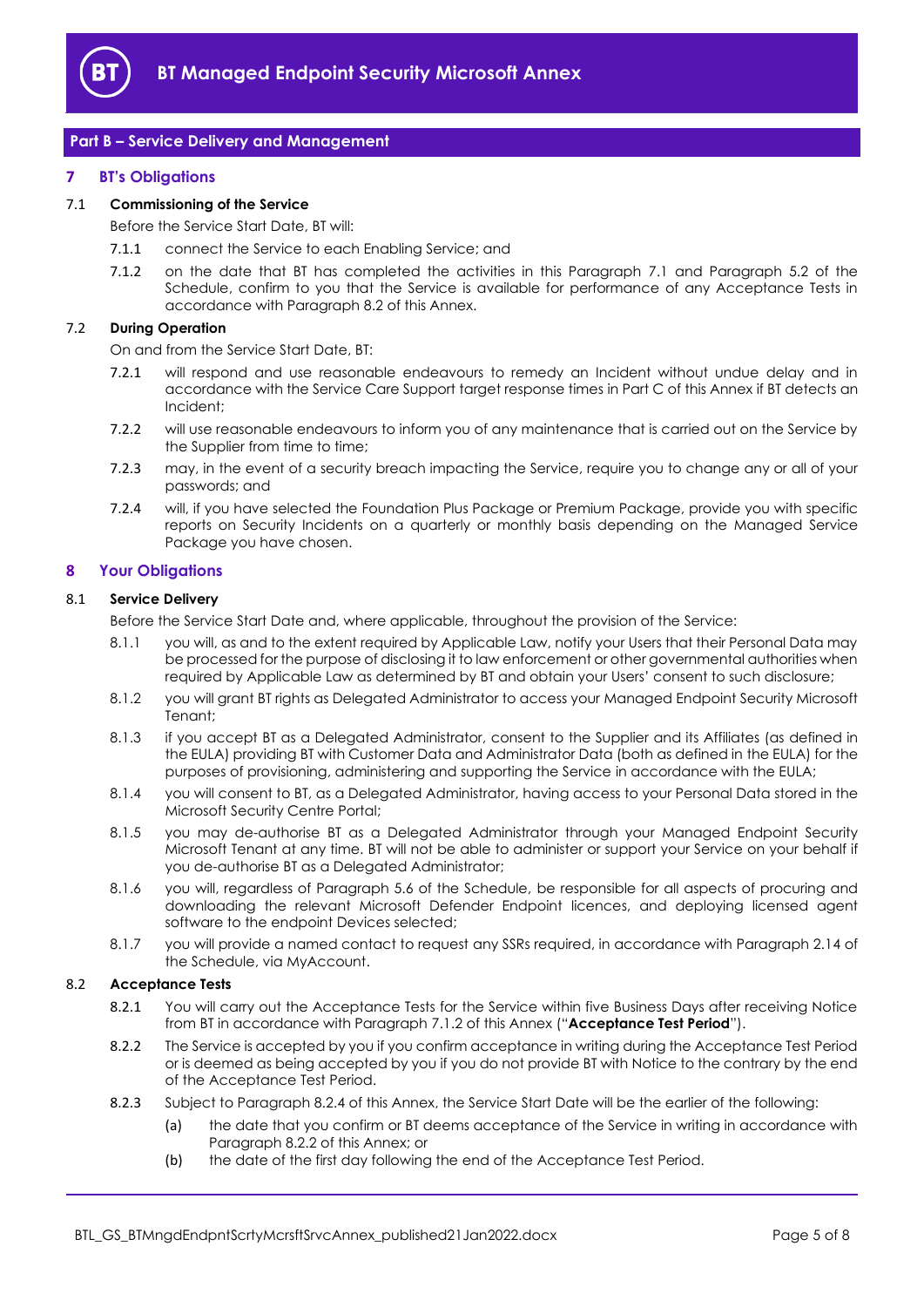

<span id="page-5-0"></span>8.2.4 If, during the Acceptance Test Period, you provide BT Notice that the Acceptance Tests have not been passed, BT will remedy the non-conformance without undue delay and provide you Notice that BT has remedied the non-conformance and inform you of the Service Start Date.

# 8.3 **During Operation**

On and from the Service Start Date, you will:

- 8.3.1 inform BT within five Business Days if the number of Users increases by more than 5 per cent from the number of Users set out in any applicable Order and, in these circumstances, or if BT can demonstrate by management reports that the number of Users exceeds that limit, BT may increase the Charges proportionately; and
- 8.3.2 ensure that you carry out any software updates on your endpoints in-life. BT will not be responsible for carrying out software updates on your endpoints and BT will not be liable if you have not updated your endpoints with any appropriate software updates issued by the Supplier.

# 8.4 **The End of the Service**

8.4.1 On termination of the Service by either of us, you will reclaim full control of your administrator rights for access to your Microsoft Security Centre Portal.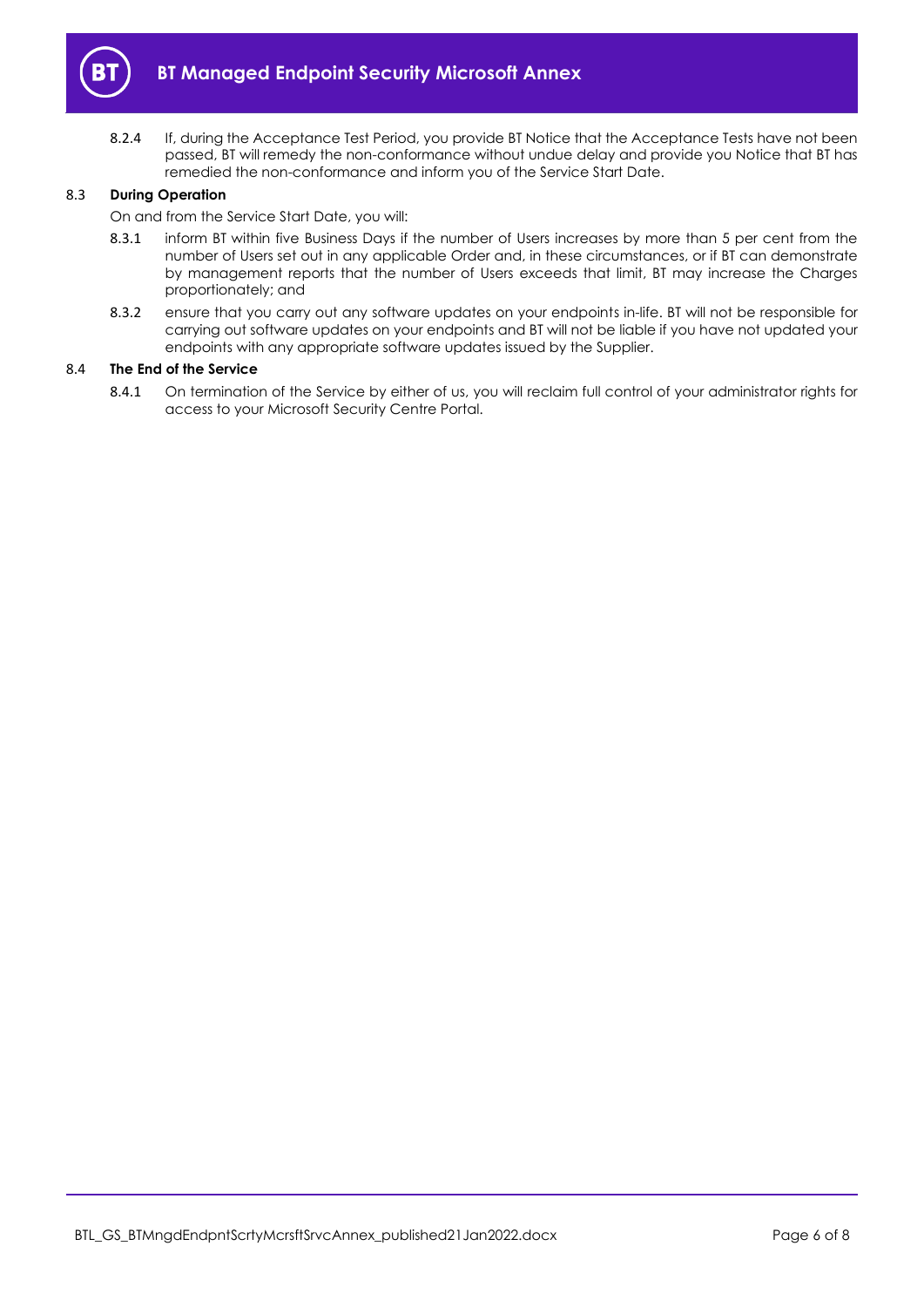

# <span id="page-6-0"></span>**Part C – Service Care Support**

# <span id="page-6-1"></span>**9 Service Care Support**

9.1 The Service Targets and Service Levels are as set out in Part C of the Schedule.